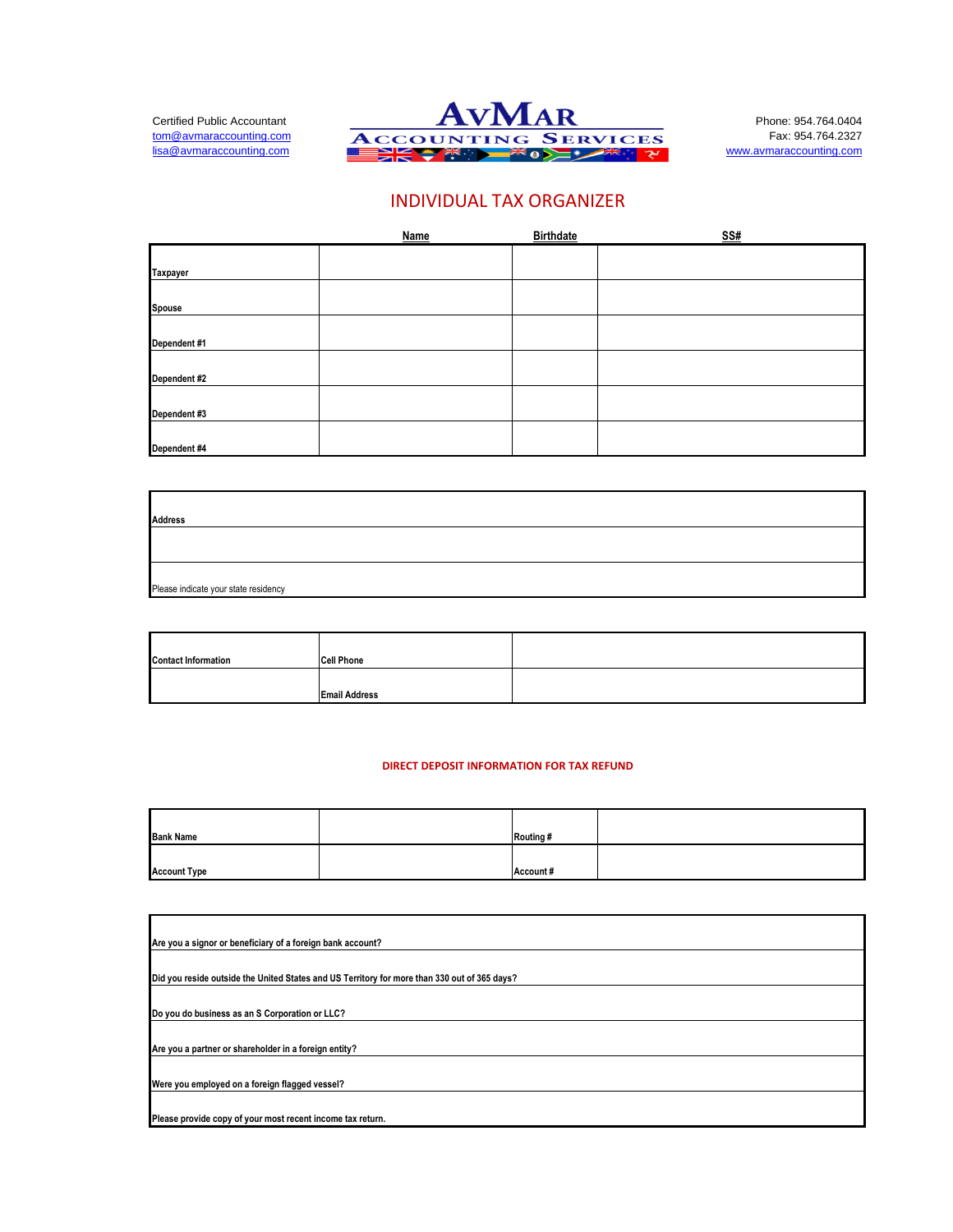

#### **INCOME INFORMATION - PLEASE PROVIDE THE FOLLOWING DOCUMENTATION**

| ٦ | Form                      | <b>Income Description</b>                               |  |
|---|---------------------------|---------------------------------------------------------|--|
|   | <b>W-2</b>                | Wages                                                   |  |
|   | 1099 INT                  | Interest Income                                         |  |
|   | 1099 DIV                  | <b>Dividend Income</b>                                  |  |
|   | 1099G                     | Unemployment Benefits & State Tax Refunds               |  |
|   | 1099B                     | Capital Gains/Losses (Provide Schedule of Gains/Losses) |  |
|   | 1099R                     | Retirement and Annuity Income Including Roth Rollovers  |  |
|   | K-1                       | Partnership, S-Corp, & Trust/Estate Income              |  |
|   | 1099C/1099A               | <b>Cancellation of Debt Income</b>                      |  |
|   | <b>SSA-1099</b>           | <b>Social Security Benefits</b>                         |  |
|   | <b>W-2G</b>               | <b>Gambling Income</b>                                  |  |
|   | 1099-MISC                 | <b>Prizes</b>                                           |  |
|   | <b>No Form</b>            | Alimony                                                 |  |
|   | See Supplemental Schedule | Unincorporated Businesses (Schedule C)                  |  |
|   | See Supplemental Schedule | <b>Rental Properties (Schedule E)</b>                   |  |

## **DEDUCTION INFORMATION - PLEASE PROVIDE DOCUMENTATION ON THE FOLLOWING**

| <b>Moving Expenses</b>                | If you relocated for Work & were not reimbursed in full.                            |  |
|---------------------------------------|-------------------------------------------------------------------------------------|--|
| <b>Retirement Plan Contributions</b>  | SEP, SIMPLE, IRA, & ROTH                                                            |  |
| <b>Alimony Paid</b>                   | Provide Name and Social Security # of recepient                                     |  |
| <b>Education Expenses</b>             | Student Loan Interest, Tuition (Form 1098T), & Books                                |  |
| <b>Medical Expenses</b>               | <b>Please List</b>                                                                  |  |
| Real Estate Tax                       | Residence, Second Home, Vacant Land etc                                             |  |
| <b>Personal Property Tax</b>          | <b>Vehicles</b>                                                                     |  |
| Sales Tax                             | <b>New Vehicles &amp; Permanent Home Improvements</b>                               |  |
| Mortgage Interest                     | First Mortgage, Second Mortgage & Home Equity Loan                                  |  |
| <b>Charitable Contributions</b>       | Cash/Check/Credit Card/Goods (See Donation value Guide if value is more than \$499) |  |
| <b>Job Hunting Expenses</b>           | Mileage, Resume Services, Head Hunter Fees, Travel etc                              |  |
| <b>Unreimbursed Business Expenses</b> | Auto Expenses (Provide Total Mileage and Business Mileage),                         |  |
|                                       | Meals/Entertainment, Office Expenses & Supplies etc                                 |  |
|                                       | Union Dues, Uniforms, Telephone, Travel                                             |  |
| <b>Tax Preparation</b>                |                                                                                     |  |
| <b>Safety Deposit Box</b>             |                                                                                     |  |
| <b>Investment Expenses</b>            | Investment Interest, Advisory Fees, Newsletters, Paid Websites                      |  |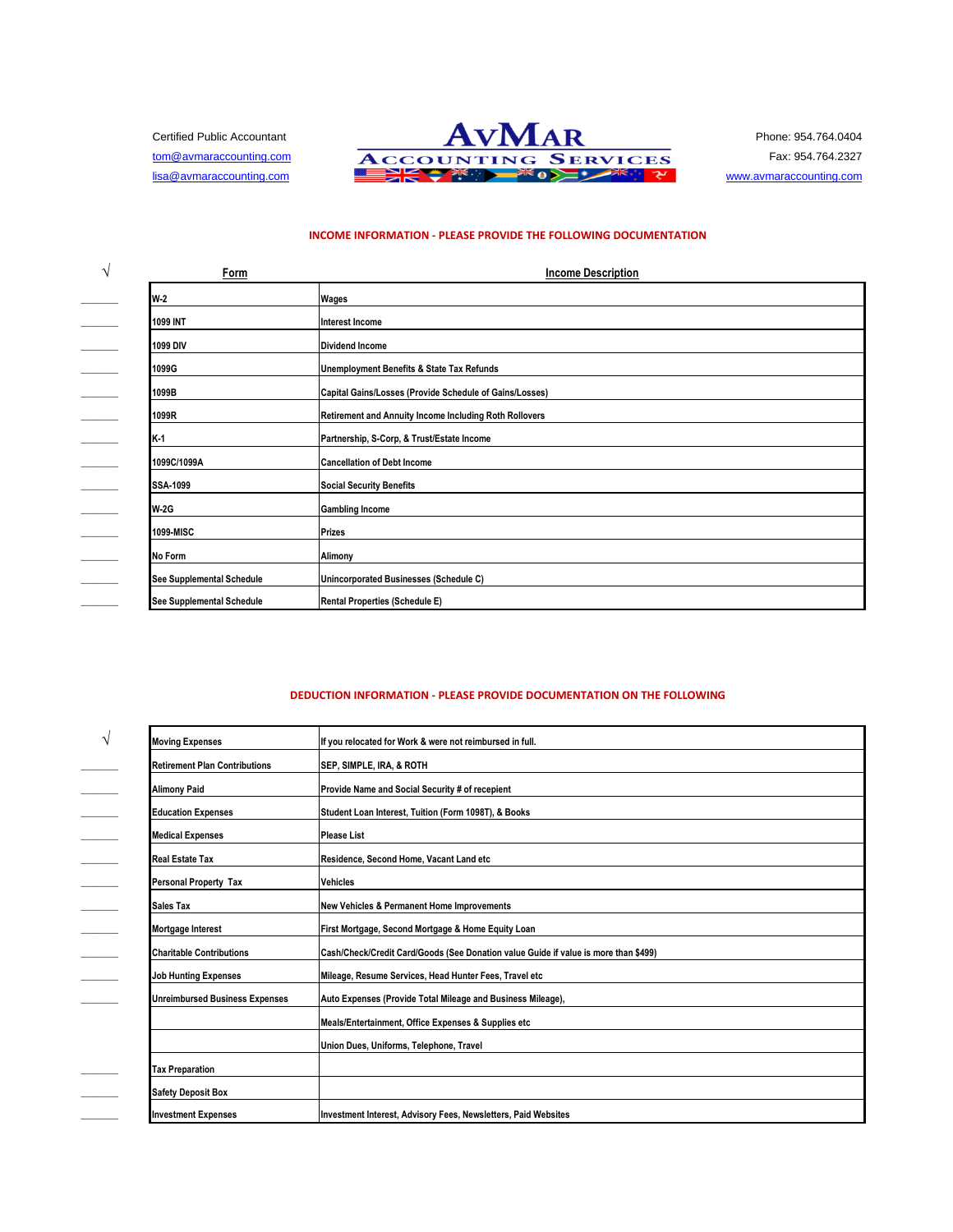**√**

**√**



#### **PAYMENTS / CREDITS - PLEASE PROVIDE DOCUMENTATION ON THE FOLLOWING**

| <b>Estimated Tax Payments to IRS</b>   | <b>Dates and Amount</b>                                                |  |
|----------------------------------------|------------------------------------------------------------------------|--|
| <b>Estimated Tax Payments to State</b> | <b>Dates and Amount</b>                                                |  |
| <b>Child &amp; Dependent Care</b>      | Name, Address, Tax ID of Facility, Child Name & Amount Paid            |  |
| <b>Residential Energy Credit</b>       | Heat Pumps, Air Conditioners, Water Heater, Windows, Doors Instulation |  |
|                                        | Roofs, & Solar Devices                                                 |  |
| <b>Adoption Credit</b>                 | Adoption Fees, Court Costs, Travel                                     |  |

**Real Estate Transactions - Please Provide Closing Documents**

| <b>Purchase of Real Estate</b>  | <b>HUD-1 Form</b> |
|---------------------------------|-------------------|
| Sale/Foreclosure of Real Estate | <b>HUD-1 Form</b> |
| Refinance of Real Estate        | <b>HUD-1 Form</b> |

# **SUPPLEMENT SCHEDULE SELF EMPLOYMENT INCOME (FORM SCHEDULE C)**

| <b>Gross Receipts</b>                |                       |
|--------------------------------------|-----------------------|
| Purchase of Goods for Resale         | Advertising           |
| <b>Automobile Expenses</b>           | Insurance             |
| <b>Commissions/Fees/Casual Labor</b> | <b>Office Expense</b> |
| <b>Purchase of Assets</b>            | <b>Supplies</b>       |
| <b>Professional Fees</b>             | Travel                |
| <b>Equipment Rent</b>                | <b>Office Rent</b>    |
| Repairs/Maintenance                  | <b>Utilities</b>      |
| Taxes, Licenses, Fees                | Meals/Entertain       |
| Other                                |                       |
|                                      |                       |
|                                      |                       |
|                                      |                       |
|                                      |                       |
|                                      |                       |
|                                      |                       |
|                                      |                       |
|                                      |                       |